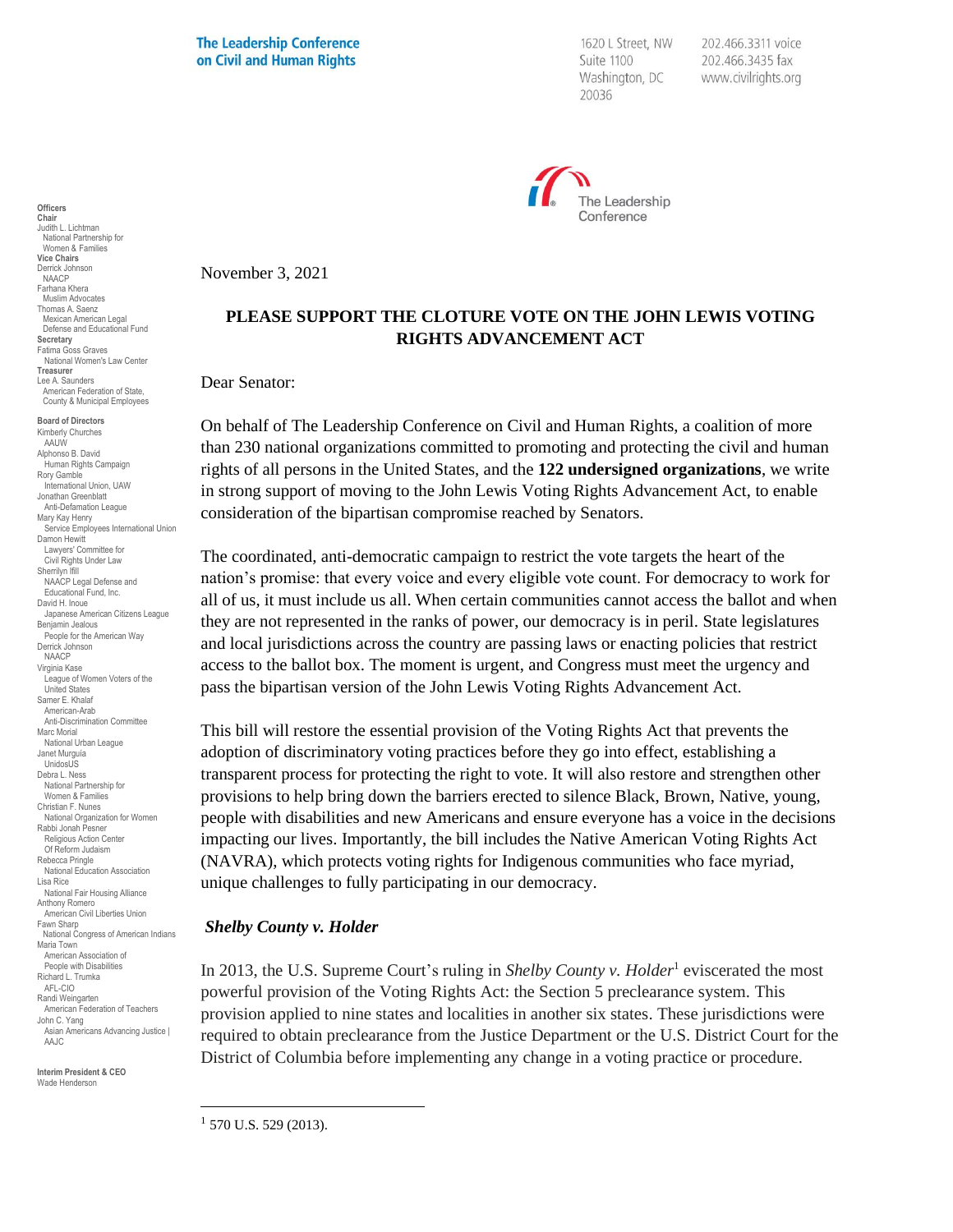November 3, 2021 Page 2 of 8



Prior to the Shelby decision, Section 5 was immensely successful in blocking proposed voting restrictions in states and localities with histories of racial discrimination. It also ensured that changes to voting rules were public, transparent, and evaluated to protect voters against discrimination based on race and language. But, in *Shelby County*, Chief Justice John Roberts on behalf of the majority, declared that "Our country has changed." The Court held that the formula identifying jurisdictions subject to preclearance was decades-old and outdated, functionally halting the preclearance requirement. However, the Court invited Congress to assess "current conditions" in order to update the formula for deciding which jurisdictions should be covered by preclearance today.

Despite the best efforts of The Leadership Conference and its many member organizations to protect voting rights and promote civic participation, the impact of over eight years of overt and covert anti-voter tactics has had a devastating and lasting impact. The Supreme Court's invalidation of the preclearance formula released an immediate and sustained flood of new voting restrictions in formerly covered states. Without the Voting Rights Act's tools to fight the most blatant forms of discrimination, people of color continue to face barriers to exercising their most important civil right, including voter intimidation, disenfranchisement laws built on top of a system of mass incarceration, burdensome and costly voter ID requirements, and purges from the voter rolls. States have also cut back early voting opportunities, eliminated same-day voter registration, and shuttered polling places.

The Leadership Conference recently commissioned 13 state reports, which were prepared by our partner civil rights organizations and allies, to document the breadth and depth of recent voting discrimination in 13 states across the country.<sup>2</sup> These reports powerfully demonstrate that Congress has an urgent imperative to restore the Voting Rights Act. Individually and collectively, they reveal that voting discrimination after *Shelby County* is pervasive, persistent, and adaptive, sometimes taking new forms which are no less pernicious. The reports document voter restrictions passed this year and cited numerous additional examples of recent voting discrimination in these states. This is the "current discrimination" on which Congress must update the preclearance formula and make several additional amendments to the Voting Rights Act so voters of color everywhere can fully participate in the political process. All the state reports have been introduced into the record of the 117th Congress in support of the John Lewis Voting Rights Advancement Act.

## *Brnovich v. Democratic National Committee*

Furthermore, in July, the Supreme Court ruled in *Brnovich v. Democratic National<sup>3</sup> Committee<sup>4</sup>* that two discriminatory Arizona voting laws did not violate Section 2 of the Voting Rights Act. In its opinion in *Brnovich*, the Court disregards the congressional purpose of Section 2, which is to provide a powerful means to combat race discrimination in voting nationwide. The majority departs from decades of precedent enforcing Section 2 according to Congress' intent, and it creates new "guideposts" that will ineffectively identify and eradicate discriminatory policies and practices. The decision relies on

 $2$  The state reports exhaustively document current voting discrimination in the following states: Alabama, Alaska, Arizona, California, Florida, Georgia, Louisiana, Mississippi, New York, North Carolina, South Carolina, Texas, and Virginia, available a[t https://andstillivote.org/the-state-of-voting-rights-in-america-reports/.](https://andstillivote.org/the-state-of-voting-rights-in-america-reports/) <sup>3</sup> 141 S.Ct. 2321 (2021)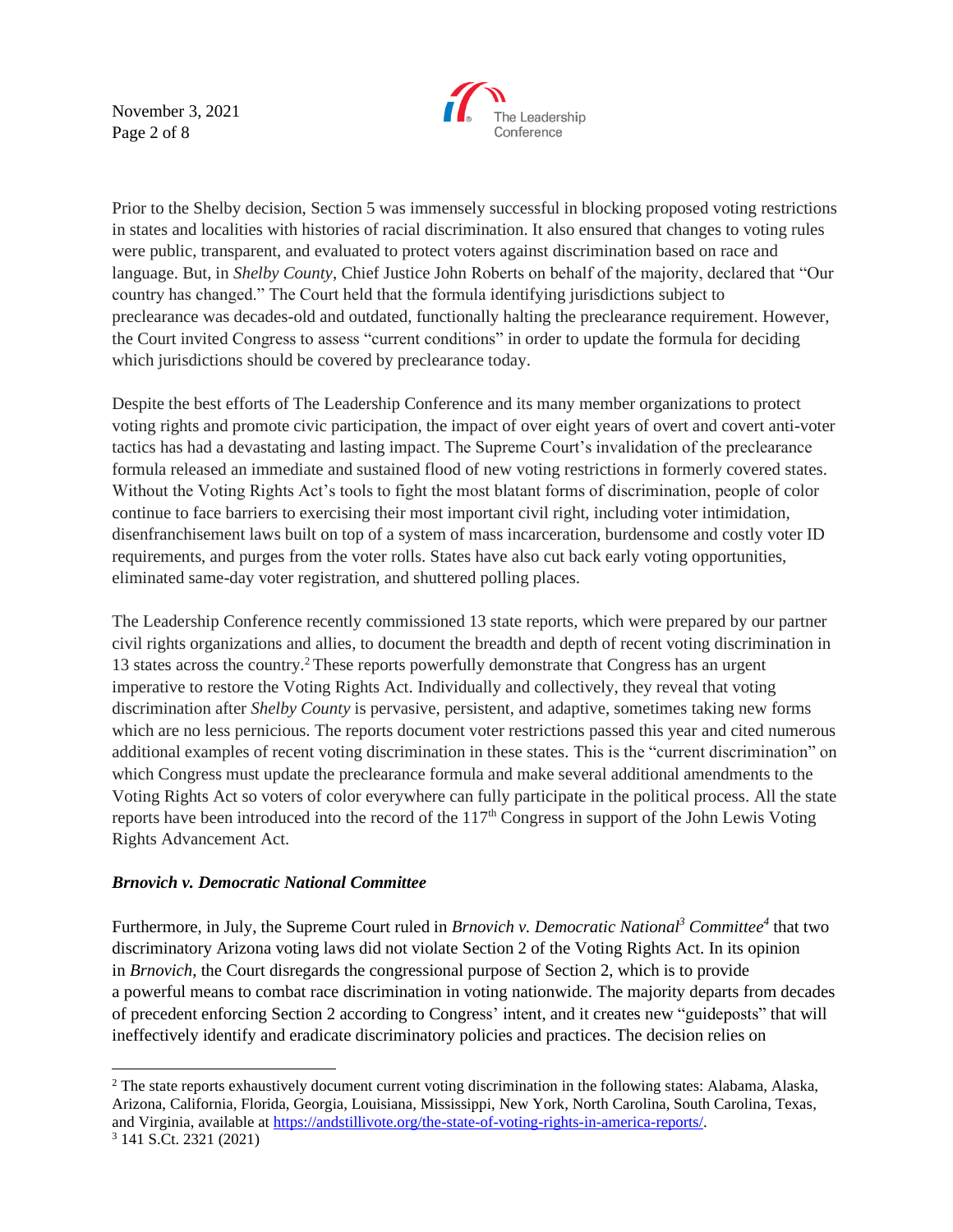November 3, 2021 Page 3 of 8



a limited interpretation of the Voting Rights Act that will make it more difficult to challenge discriminatory voting laws. This decision underscores the need for Congress to pass the John Lewis Voting Rights Advancement Act and include provisions to restore the legislative intent of Section 2 of the Voting Rights Act.

# *Evidence of the Need for the John Lewis Voting Rights Advancement Act*

Discriminatory voting practices are not merely the province of those states with a long history of discrimination. Pernicious practices such as voter purging and restrictive identification requirements which disproportionately affect voters of color — occur in states throughout the nation, and they are growing in number. Shockingly, [between January 1 and September 27, 2021,](https://www.brennancenter.org/issues/ensure-every-american-can-vote/voting-reform/state-voting-laws) at least 19 states have enacted 33 new laws that restrict our freedom to vote, and more than 425 bills with restrictive provisions have been introduced in 49 states in the 2021 legislative sessions. 

During the 117th Congress, the Senate Committee on the Judiciary, Senate Committee on Rules, Senate Committee on Indian Affairs, House Committee on the Judiciary, and the Committee on House Administration have held a total of 19 hearings, listened to testimony from more than one hundred witnesses, and reviewed thousands of pages of reports and documents. These Committees found significant and overwhelming evidence of ongoing barriers to voter participation for people of color and language-minority voters.

The Senate Committee on the Judiciary held six hearings on voting rights:

*Restoring The Voting Rights Act: [Protecting the Native American and Alaska Native Vote](https://www.judiciary.senate.gov/meetings/restoring-the-voting-rights-act-protecting-the-native-american-and-alaska-native-vote) (October 20, 2021); [Protecting a Precious, Almost Sacred Right: The John Lewis Voting Rights Advancement Act.](https://www.judiciary.senate.gov/meetings/protecting-a-precious-almost-sacred-right-the-john-r-lewis-voting-rights-advancement-act) (October 6, 2021); [Restoring the Voting Rights Act: Combating Discriminatory Abuses](https://www.judiciary.senate.gov/meetings/restoring-the-voting-rights-act-combating-discriminatory-abuses) (September 22, 2021); [Restoring the Voting Rights Act after Brnovich and Shelby County](https://www.judiciary.senate.gov/meetings/restoring-the-voting-rights-act-after-brnovich-and-shelby-county) (July 14, 2021); [Supreme](https://www.judiciary.senate.gov/meetings/supreme-court-fact-finding-and-the-distortion-of-american-democracy)  [Court Fact-Finding and the Distortion of American Democracy](https://www.judiciary.senate.gov/meetings/supreme-court-fact-finding-and-the-distortion-of-american-democracy) (April 27, 2021); [Jim Crow 2021: The](https://www.judiciary.senate.gov/meetings/jim-crow-2021-the-latest-assault-on-the-right-to-vote)  [Latest Assault on the Right to Vote](https://www.judiciary.senate.gov/meetings/jim-crow-2021-the-latest-assault-on-the-right-to-vote) (April 20, 2021).*

The Senate Committee on Rules held one hearing:

*[Emerging Threats To Election Administration](https://www.rules.senate.gov/hearings/emerging-threats-to-election-administration) (October 26, 2021)*

The Senate Committee on Indian Affairs held one hearing:

*[Oversight Hearing on "Voting Matters in Native Communities"](https://www.indian.senate.gov/hearing/business-meeting-consider-hr1688-oversight-hearing-voting-matters-native-communities) (October 27, 2021)*

The House Judiciary Committee, Subcommittee on the Constitution, Civil Rights, and Civil Liberties held six hearings on voting rights:

*[Oversight of the Voting Rights Act: Potential Legislative Reforms](https://judiciary.house.gov/calendar/eventsingle.aspx?EventID=4688) (August 16, 2021); [The Need to](https://judiciary.house.gov/calendar/EventSingle.aspx?EventID=4651)  [Enhance the Voting Rights Act: Practice-Based Coverage](https://judiciary.house.gov/calendar/EventSingle.aspx?EventID=4651) (July 27, 2021); [The Implications of](https://judiciary.house.gov/calendar/eventsingle.aspx?EventID=4632)*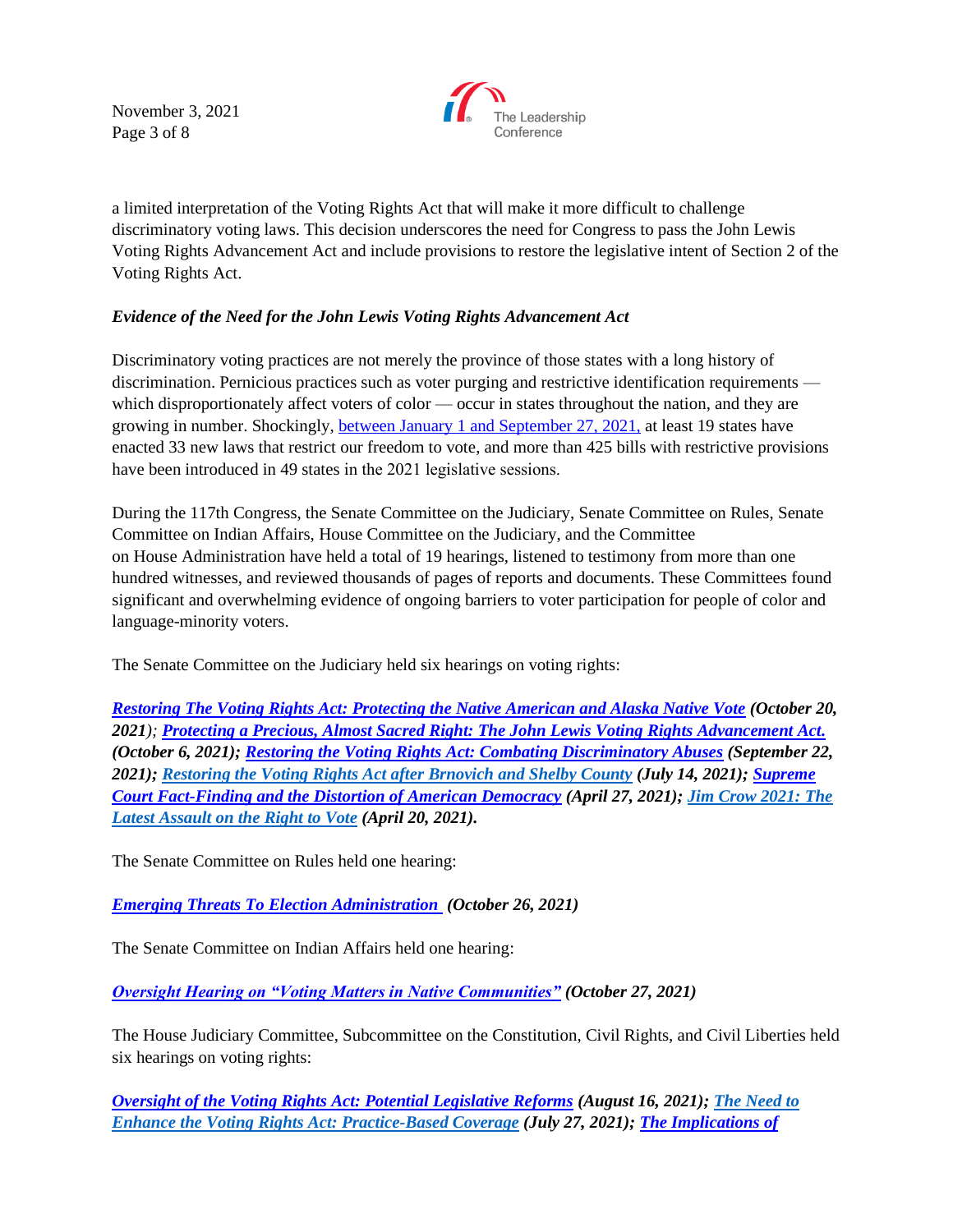November 3, 2021 Page 4 of 8



*[Brnovich v. Democratic National Committee and Potential Legislative Responses](https://judiciary.house.gov/calendar/eventsingle.aspx?EventID=4632) (July 16, 2021); [The](https://judiciary.house.gov/calendar/eventsingle.aspx?EventID=4605)  [Need to Enhance the Voting Rights Act: Preliminary Injunctions, Bail-in Coverage, Election](https://judiciary.house.gov/calendar/eventsingle.aspx?EventID=4605)  [Observers, and Notice](https://judiciary.house.gov/calendar/eventsingle.aspx?EventID=4605) (June 29, 2021); [Oversight of the Voting Rights Act: A Continuing Record of](https://judiciary.house.gov/calendar/eventsingle.aspx?EventID=4560) [Discrimination](https://judiciary.house.gov/calendar/eventsingle.aspx?EventID=4560) (May 27, 2021); [Oversight of the Voting Rights Act: The Evolving Landscape of Voting](https://judiciary.house.gov/calendar/eventsingle.aspx?EventID=4507)  [Discrimination](https://judiciary.house.gov/calendar/eventsingle.aspx?EventID=4507) (April 22, 2021).*

The House Administration's Subcommittee on Elections held five investigatory hearings with 35 witnesses, collected numerous reports and documents, and released a comprehensiv[e report.](https://cha.house.gov/sites/democrats.cha.house.gov/files/2021_Voting%20in%20America_v5_web.pdf)

*[Voting In America: A National Perspective On The Right To Vote, Methods Of Election, Jurisdictional](https://cha.house.gov/committee-activity/hearings/voting-america-national-perspective-right-vote-methods-election)  [Boundaries, And Redistricting](https://cha.house.gov/committee-activity/hearings/voting-america-national-perspective-right-vote-methods-election)(June 24, 2021); [Voting In America: The Potential For Polling Place](https://cha.house.gov/committee-activity/hearings/voting-america-potential-polling-place-quality-and-restrictions)  [Quality And Restrictions On Opportunities To Vote To Interfere With Free And Fair Access To The](https://cha.house.gov/committee-activity/hearings/voting-america-potential-polling-place-quality-and-restrictions)  [Ballot \(](https://cha.house.gov/committee-activity/hearings/voting-america-potential-polling-place-quality-and-restrictions)June 11, 2021); [Voting In America: The Potential For Voter ID Laws, Proof-Of-Citizenship](https://cha.house.gov/committee-activity/hearings/voting-america-potential-voter-id-laws-proof-citizenship-laws-and-lack)  [Laws, And Lack Of Multi-Lingual Support To Interfere With Free And Fair Access To The](https://cha.house.gov/committee-activity/hearings/voting-america-potential-voter-id-laws-proof-citizenship-laws-and-lack)  [Ballot \(](https://cha.house.gov/committee-activity/hearings/voting-america-potential-voter-id-laws-proof-citizenship-laws-and-lack)May 24, 2021); [Voting In America: The Potential For Voter List Purges To Interfere With Free](https://cha.house.gov/committee-activity/hearings/voting-america-potential-voter-list-purges-interfere-free-and-fair)  [And Fair Access To The Ballot](https://cha.house.gov/committee-activity/hearings/voting-america-potential-voter-list-purges-interfere-free-and-fair) (May 6, 2021); [Voting In America: Ensuring Free And Fair Access To](https://cha.house.gov/committee-activity/hearings/voting-america-ensuring-free-and-fair-access-ballot)  [The Ballot](https://cha.house.gov/committee-activity/hearings/voting-america-ensuring-free-and-fair-access-ballot)(April 1, 2021).*

# *The John Lewis Voting Rights Advancement Act Restores and Modernizes the Voting Rights Act*

The Voting Rights Act of 1965 was passed with leadership from both the Republican and Democratic parties, and the reauthorizations of its enforcement provisions were signed into law each time by Republican presidents: President Nixon in 1970, President Ford in 1975, President Reagan in 1982, and President Bush in 2006. For more than half a century, protecting citizens from racial discrimination in voting has been bipartisan work.

The John Lewis Voting Rights Advancement Act fills a distinct and critical role by responding to the Supreme Court's call to update the preclearance formula which will protect the freedom to vote and ensuring elections are safe and accessible. When it comes to our elections, we all want an open and transparent process we can trust, where Americans have equal freedom to vote, whether we live in a small town or big city, or the coasts or the Midwest. Passage of the John Lewis Voting Rights Advancement Act will fulfill part of that promise of a democracy that works for — and includes — us all.

## *The John Lewis Voting Rights Advancement Act would restore the VRA in the following ways:*

**\*\*** The Act would require all states and localities to provide public notice to all voters of certain voting changes.

**\*\*** The Act would address the *Brnovich* decision by clarifying factors that voters of color can use to prove a vote dilution or vote denial claim under Section 2 of the VRA and restoring voters' full ability to challenge racial discrimination in voting in court.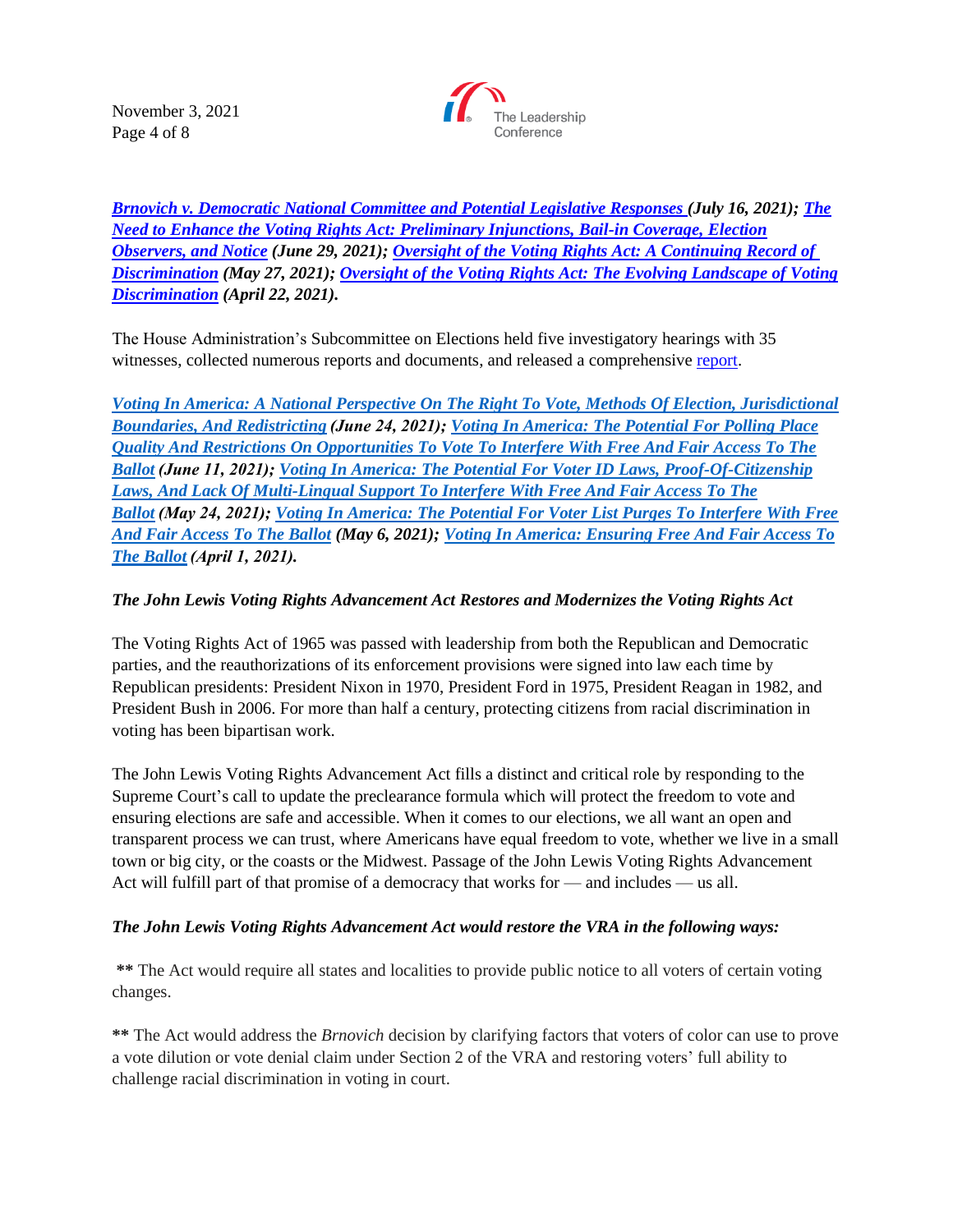November 3, 2021 Page 5 of 8



**\*\*** The Act would allow the Department of Justice and voters of color to challenge changes in a voting rule that would make voters of color worse off in terms of their voting rights than the status quo.

**\*\*** The Act would expand authority for courts to "bail-in" jurisdictions to the preclearance process and would update the ability of jurisdictions to "bail-out" of the preclearance process once they demonstrate a record of not harming voters of color.

**\*\*** The Act would grant the Department of Justice authority to compel the production of documents relevant to investigations of potential voting rights violations prior to filing an enforcement action.

**\*\*** The U.S. Attorney General would have authority to request federal observers anywhere there is a serious threat of racial discrimination in voting.

**\*\*** The Act would provide voters with additional protection by easing the standard for when courts can temporarily block certain types of voting changes while the change is under review in court. This is important because once a voter is discriminated against in an election, it cannot be undone.

**\*\*** The Act would incorporate the Native American Voting Rights Act (NAVRA) to ensure equal access to our democracy for Native Americans, Alaska Natives, and voters living on Tribal lands.

# *Conclusion*

In 1965, Congress passed the Voting Rights Act to outlaw racial discrimination in voting, and it became our nation's most successful and consequential civil rights law. Previously, many states barred Black voters from participating in the political system through literacy tests, poll taxes, voter intimidation, and violence. By outlawing the tests and devices that prevented people of color from voting, the Voting Rights Act and its prophylactic preclearance formula put teeth into the 15th Amendment's guarantee that no citizen can be denied the right to vote because of the color of their skin.

For decades, Congressman John Lewis implored his colleagues in Congress to realize the promise of equal opportunity for all in our democratic process. When President Lyndon Johnson signed the Voting Rights Act of 1965, he declared the law a triumph and said, "Today we strike away the last major shackle of … fierce and ancient bonds."<sup>4</sup> But 56 years later, the shackles of white supremacy still restrict the full exercise of our rights and freedom to vote. Before his death, John Lewis wrote: "Time is of the essence to preserve the integrity and promises of our democracy."<sup>5</sup> **It is time for Congress to honor the legacy of civil rights icon John Lewis and support the John Lewis Voting Rights Advancement Act.** If you have any questions or need additional information, please contact Jesselyn McCurdy at [mccurdy@civilrights.org.](mailto:mccurdy@civilrights.org)

<sup>4</sup> <https://www.presidency.ucsb.edu/documents/remarks-the-capitol-rotunda-the-signing-the-voting-rights-act>

<sup>5</sup> [https://web.archive.org/web/20200719053551/https://johnlewis.house.gov/media-center/press-releases/rep-john-lewis](https://web.archive.org/web/20200719053551/https:/johnlewis.house.gov/media-center/press-releases/rep-john-lewis-demands-doj-action-anniversary-shelby-v-holder-decision)[demands-doj-action-anniversary-shelby-v-holder-decision](https://web.archive.org/web/20200719053551/https:/johnlewis.house.gov/media-center/press-releases/rep-john-lewis-demands-doj-action-anniversary-shelby-v-holder-decision)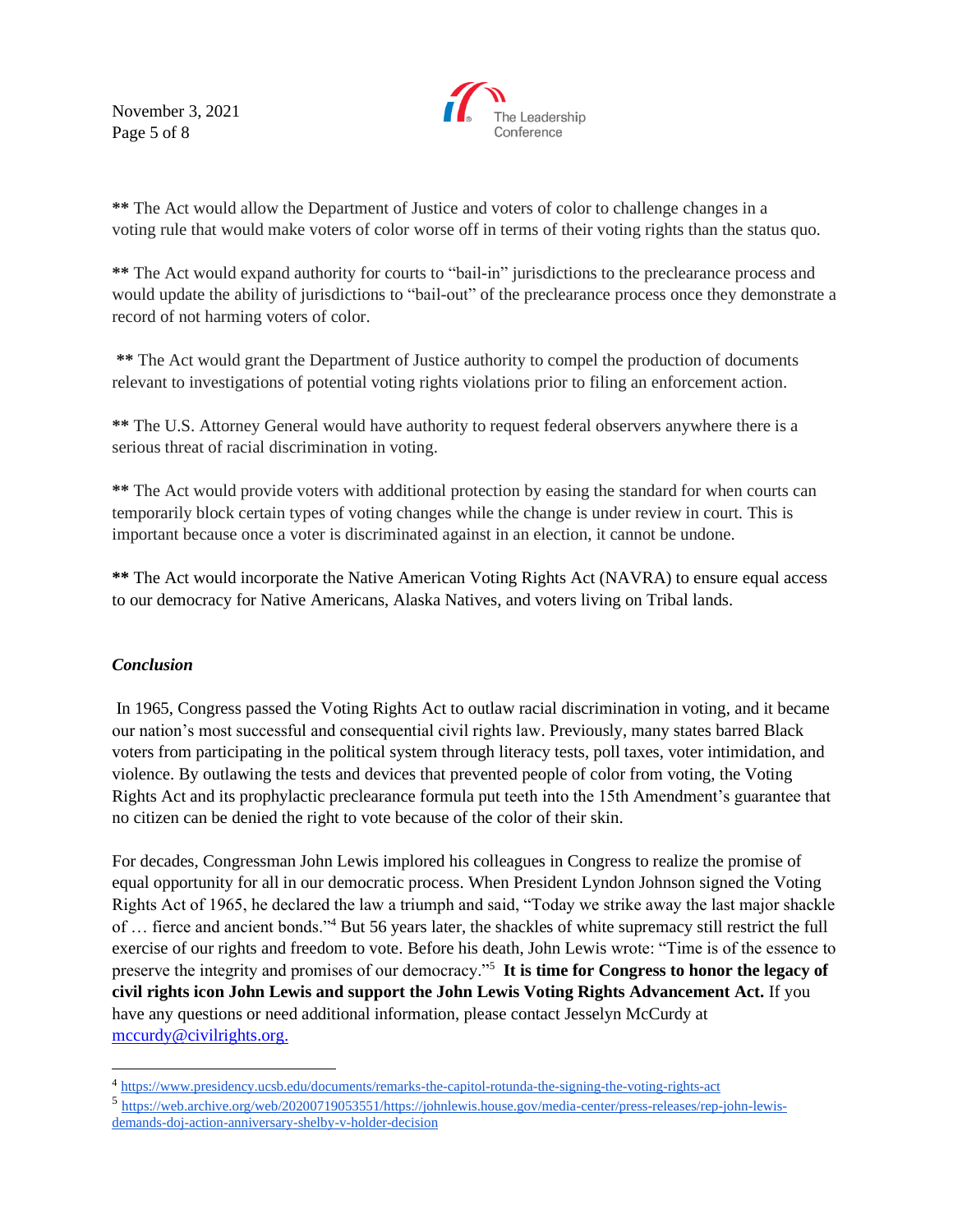November 3, 2021 Page 6 of 8



Sincerely,

The Leadership Conference on Civil and Human Rights ADL (Anti-Defamation League) Alliance for Youth Action American Association for Justice American Association of People with Disabilities American Association of University Women (AAUW) American Atheists American Federation of State, County and Municipal Employees American Humanist Association American Postal Workers Union, AFL-CIO American-Arab Anti-Discrimination Committee (ADC) Americans for Democratic Action (ADA) Americans for Financial Reform Andrew Goodman Foundation Asian & Pacific Islander American Health Forum (APIAHF) Asian Americans Advancing Justice - AAJC Asian and Pacific Islander American Vote (APIAVote) Association of University Centers on Disabilities Autistic Self Advocacy Network Bend the Arc Jewish Action Blue Wave Postcard Movement Brennan Center for Justice at NYU School of Law Bridges Faith Initiative Campaign for Tobacco-Free Kids Center for Common Ground Center for Community Self-Help Center for Law and Social Policy (CLASP) Center for Living & Working, Inc. Center for Responsible Lending Clean Elections Texas Clean Water Action Clearinghouse on Women's Issues Climate Hawks Vote Climate Reality Project Coalition on Human Needs Code for America Common Cause Communications Workers of America (CWA) Community Change Action DemCast USA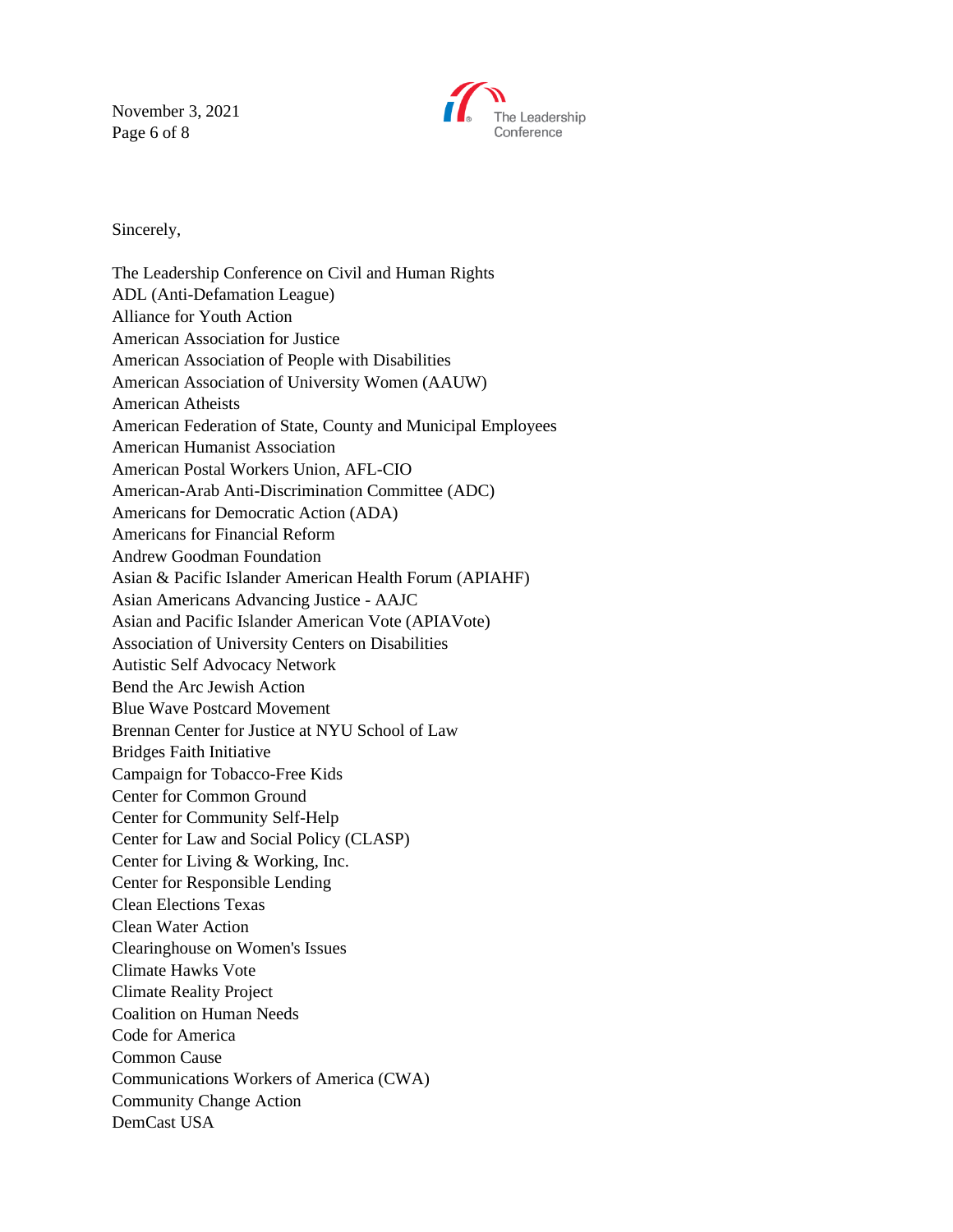November 3, 2021 Page 7 of 8



Democracy 21 Democracy Initiative Demos Disability Rights Education & Defense Fund **Earthjustice ELCA** End Citizens United / Let America Vote Action Fund Equal Justice Society Fair Elections Center Fair Fight Action FairVote Feminist Majority Foundation Fix Democracy First Friends Committee on National Legislation Greenpeace USA HBCU Collective HeadCount Hispanic Federation Human Rights Campaign Human Rights First Indivisible International Association of Official Human Rights Agencies (IAOHRA) Issue One Japanese American Citizen's League Labor Council for Latin American Advancement Lambda Legal LatinoJustice PRLDEF League of Conservation Voters League of Women Voters of the United States Main Street Alliance MALDEF (Mexican American Legal Defense and Educational Fund) Mid-Ohio Valley Climate Action Missouri Voter Protection Coalition Movement Advancement Project NAACP Legal Defense and Educational Fund, Inc. (LDF) NARAL Pro-Choice America National Association for the Advancement of Colored People (NAACP) National Association of Councils on Developmental Disabilities National Association of Human Rights Workers National Association of Social Workers National CAPACD National Center for Parent Leadership, Advocacy, and Community Empowerment National Center for Transgender Equality